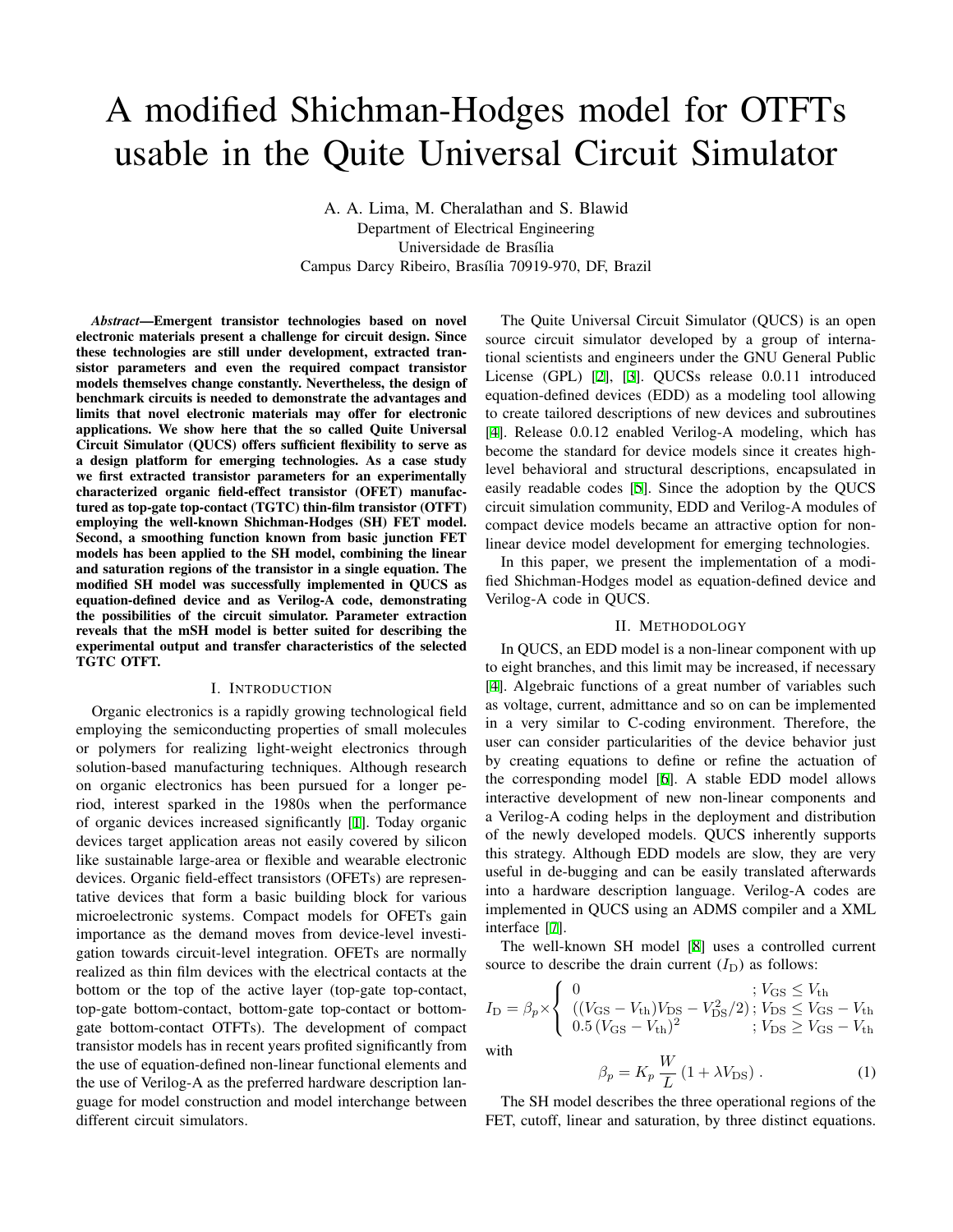<span id="page-1-0"></span>TABLE I EXTRACTED PARAMETERS FOR THE SH AND MSH MODEL. DUE TO HYSTERESIS EFFECTS, PARAMETER VALUES MAY BE EXTRACTED SEPARATELY FOR THE OUTPUT AND TRANSFER CURVES.

| Model  | Parameter        | Value (Transfer)      | Value (Output)        | Unit                           |
|--------|------------------|-----------------------|-----------------------|--------------------------------|
| SH/mSH | LAMDA            |                       |                       |                                |
| SH     | VTO              | $-0.76$               | $-0.76$               | V                              |
|        | ΚP               | $3.01 \times 10^{-8}$ | $3.01 \times 10^{-8}$ | $\mathrm{A}\, \mathrm{V}^{-2}$ |
|        | RS               | $1 \times 10^3$       | $1 \times 10^3$       | Ω                              |
|        | RD               | $1 \times 10^3$       | $1 \times 10^3$       | Ω                              |
|        | LD               | $5.5 \times 10^{-5}$  | $5.5 \times 10^{-5}$  | cm                             |
| mSH    | VTO              | $-0.74$               | $-0.76$               | V                              |
|        | KP               | $1.82 \times 10^{-8}$ | $1.54 \times 10^{-8}$ | $AV^{-n}$                      |
|        | $\alpha$         |                       | 2.3                   |                                |
|        | $\boldsymbol{n}$ | 2.32                  | 2                     |                                |
|        | $_{RS}$          |                       |                       | Ω                              |
|        | RD               |                       |                       | Ω                              |
|        | LD               |                       |                       | cm                             |

The mSH model combines the linear and saturation regions into a single equation giving a smoother transition compared to the original model, which predicts a more abrupt switch-over. The new equation describes the current using basically the same parameters, but with the elegant adding of a hyperbolic tangent, as follows:

$$
I_{\rm D} = \beta_p |V_{\rm th}|^n \left(1 - \frac{V_{\rm GS}}{V_{\rm th}}\right)^n \left|\tanh\left(\frac{\alpha V_{\rm DS}}{V_{\rm th} - V_{\rm GS}}\right)\right| \,. \tag{2}
$$

The additional mathematical parameters *n* and  $\alpha$  adjust the linear-to-saturation transition. For small  $V_{DS}$  the hyperbolic tangent turns into a linear function describing the linear operation region of the FET, the parameter  $\alpha$  describing basically the inclination. For large arguments, i.e. in the saturation region, the hyperbolic tangent approaches one and the only *V*<sub>DS</sub> dependence stems from the channel modulation included in  $\beta_p$  as in the original SH model. A sub threshold current is not included in the mSH model, i.e.  $I_D = 0$  for  $V_{\text{GS}} \leq V_{\text{th}}$ .

Even though the described smoothing function is well known in the literature, it should be noted that a corresponding model is not readily available in QUCS. Therefore, the given modification serves as an example of demonstrating the flexibility of QUCS in implementing new or modified models. Moreover, the mSH model is a useful addition to the model library for describing organic thin-film transistors.

Aside from the in-house development of compact models for emergent transistor technologies, it is interesting to implement models described in the literature to compare and test their validity for a given characterized transistor. QUCS is an ideal platform since the implementation as EDD or Verilog-A code is readily available. We have implemented and tested several compact models, both for organic thin-film transistors, like UMEM and MVS [\[9](#page-2-8)], [\[10](#page-2-9)], and for carbon nanotube based technologies, like CCAM [[11\]](#page-2-10), [\[12](#page-2-11)].

# III. RESULTS

Experimental transfer and output characteristics were provided by the Chair for Electron Devices and Integrated Circuits (CEDIC) hosted by the Technische Universität Dresden



<span id="page-1-1"></span>Fig. 1. Comparison of two different circuit simulators (LTSpice and QUCS) employing a SH model with identical model parameters: (a) Transfer curve for  $V_{DS} = -6$  V and (b) Output curve for  $V_{GS} = -6$  V.

(TUD), Germany. An organic thin-film transistor with a channel length of  $L = 50 \mu m$  and a gate width of  $W = 1000 \mu m$  has been electrically characterized. Source and drain contacts as well as the gate contact were positioned at the top of the device (TGTC OTFT). We extracted the parameters of a standard SH FET model based on the provided experimental output and transfer characteristics. The determined parameter values are given in Tab. [I.](#page-1-0) Two sets of parameters are necessary to describe the transfer and output curve separately. The reason are hysteresis effects, common for emergent technologies, which lead to a different drain current for the same bias point depending on the sequence of ramping the voltages. As common in parameter extraction, we allow for an effective value for the channel length given by  $L_{\text{eff}} = L - L_D$ . Since contact resistance values are high in organic devices, a source  $R_\text{S}$  and drain  $R_\text{D}$  resistance is included in the model. Therefore, internal and external voltages are related via  $V_{\text{DS}} = V'_{\text{DS}} + I_{\text{D}}(R_{\text{S}} + R_{\text{D}})$  and  $V_{\text{GS}} = V'_{\text{GS}} + I_{\text{D}}R_{\text{S}}$ .

LTSpice was chosen as the first circuit simulator to extract the transistor parameters. The tool is designed by Linear Technology Corporation and can be found at [http://www.linear.](http://www.linear.com/designtools/software/) [com/designtools/software/](http://www.linear.com/designtools/software/). LTSpice is a professional tool for circuit design. Even though LTSpice is an excellent circuit sim-